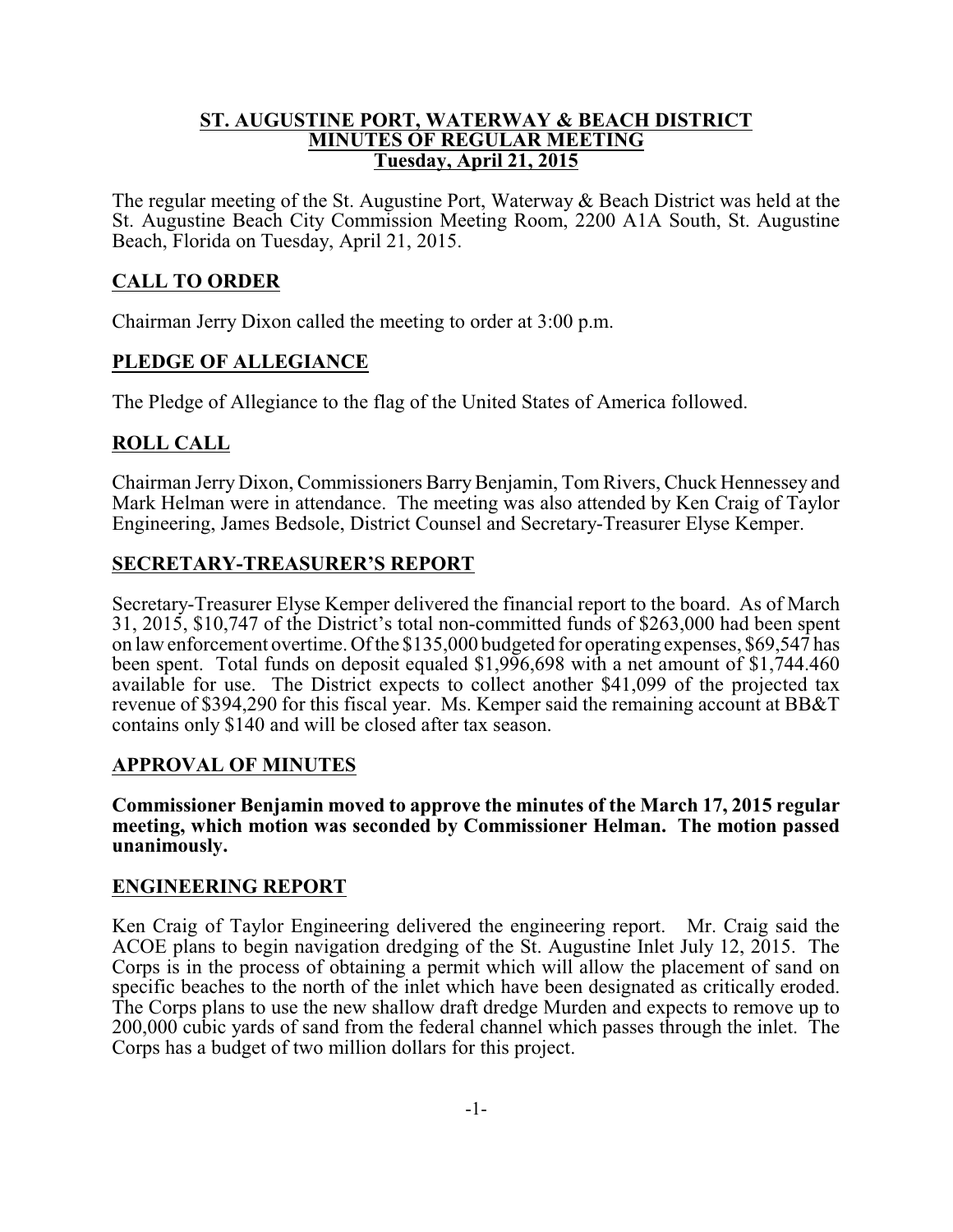In response to a question and a reminder fromChairman Dixon, District Counsel JimBedsole said he would prepare a letter to the Corps requesting it to participate with the District in a contributed funds agreement. This would allow the District to add local funds to ACOE projects within the jurisdiction of the District with the intent of enhancing the effect of federal dollars spent here.

# **OLD BUSINESS**

## **Permit Funding for the North Beaches - Commissioner Rivers.**

Commissioner Rivers explained that the deposit of dredged sand onto critically eroded beaches north of the inlet will not take place until some agency is able to obtain a permit from the Florida Department of Environmental Protection and that he believes the District should fund the permit application. Obtaining the permit has been estimated to cost as much as one hundred twenty thousand dollars. He said he believes the county will contribute if the District takes the lead in funding. Commissioner Dixon said he believed a better approach may be committing to fund a percentage of the cost and asking the county for the rest because not all of the North Beach area is within the boundaries of the District. He added that the county had failed to follow through and assist with the Summer Haven River permit cost after the District had agreed to participate. He also said the county had failed to consult with the District in the past regarding county decisions affecting the North Beach.

#### **Commissioner Rivers moved to have the District fund one-half of the permit cost but the motion died for lack of a second.**

In response to a question from Commissioner Helman, Commissioner Rivers said he had recently been contacted by the county engineer about cost sharing the permit. Rivers said he was told the prospects of such funding did not appear possible due to budget constraints in the county.

# **NEW BUSINESS**

### **Enlargement of the District Boundaries**

#### **Commissioner Rivers moved to have the District pursue legislation to expand the District's boundaries county-wide. The motion was seconded by Commissioner Hennessey and passed by a unanimous roll-call vote.**

Commissioner Dixon said he will meet with the cartographer before the next meeting to finalize the new map of the inlet area and that he hoped to have the final version available for review by the board at the next meeting.

### **PUBLIC COMMENT**

Florida Inland Navigation District (FIND) Commissioner Carl Blow announced that the Corps of Engineers dredge Murden will be working in St. Augustine Inlet beginning in July, 2015. The Murden is a new shallow-draft hopper dredge, longer than the Currituck, and that it will dock at the City Marina during the project. He said the Jacksonville office of the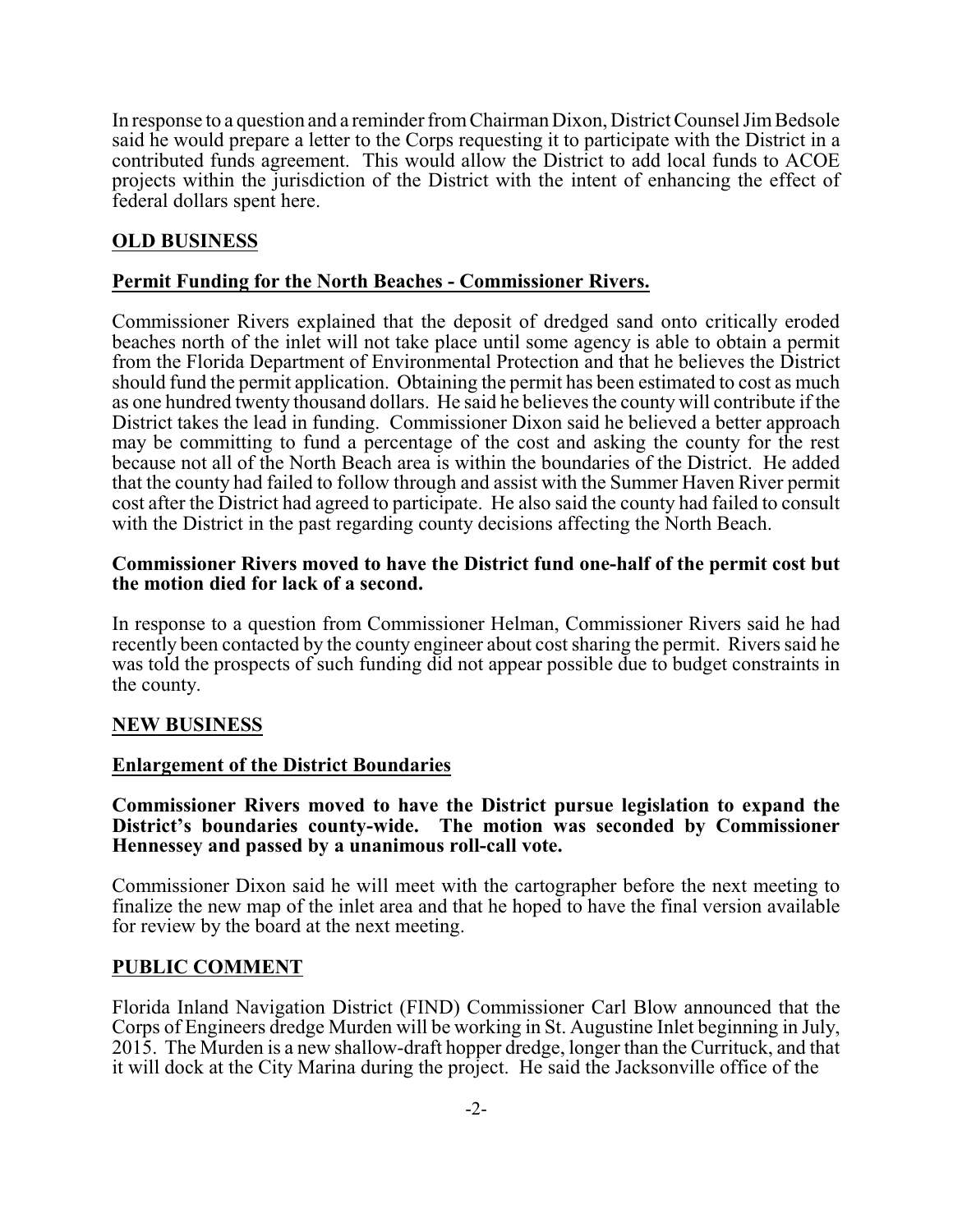Corps has budgeted two million dollars for maintenance dredging of the federal channel through the inlet and that 200,000 cubic yards of sand is expected to be placed near shore on Vilano Beach. He also said a contributed funds agreement with the Corps would be especially useful in a situation like this one where local funds could be put to use enhancing or extending the project. He said the Corps uses the money for specified jobs and refunds any surplus. FIND has such an agreement with the Corps.

Mr. Blow then discussed the FIND grant process and illustrated it by distributing a list of grant requests coming before their board from each of the counties comprising their district. FIND has received a record 22 million dollars in grant requests this year but has only 17 million dollars available. He said their board will meet in June to rank all of the grant requests and will start paying them beginning with the top-rated grant. Grants will be paid until all funds are expended. He said Salt Run was number one last year and that the airport barge basin and the San Sebastian River have ranked highly in the past. According to Mr. Blow, the District's working relationship with the City of St. Augustine is very beneficial in that the city has the personnel and expertise to apply for grants and administer the projects while the District provides local matching funds for FIND grants.

JimPiggott, General Services Director for the City of St. Augustine, discussed the El Galeon, which will be leaving in June, and the recent arrival of the dinner cruise boat Foxy Lady. In response to questions by Commissioner Hennessey, Mr. Piggott said the city's plans to extend the seawall downtown had been on hold because of a lack of funding, but that bids for the project will be opened in October, 2015.

Wil Smith, Director of Parks and Recreation for St. Johns County, said a second barge was being loaded with concrete destined for the AndyKing artificial reef. He also said the county is beginning to receive requests from citizens for the dredging of Matanzas Inlet but that the cost is too great to consider at this time. He said Fire and Rescue wants to install boat lifts at the Vilano boat ramp to improve their access and response time, and that they are also considering expanding the boat ramp site.

Commander Steve Fricke, St. Augustine Police, said the Blessing of the Fleet had occurred without incident and that his department needed no money from the District at this time. He also noted that one of his officers had been injured recently while delivering the carcass of a porpoise to Marineland for necropsy.

Lt. Steve Zukowski, Florida Fish and Wildlife Conservation Commission (FWC) said FWC also wants to place a new lift at the Vilano boat ramp along with Fire and Rescue and the Sheriff's office. He said that ramp is preferred because of easy access to the inlet. He remarked that passage through Matanzas Inlet is impossible now except during extreme high tide because of the massive shoals which have accumulated there since 2008.

Lt. Zukowski said there were no new derelict vessels this month. Commissioner Dixon said other coastal cities in Florida have had many more difficulties managing their boating environment than has St. Augustine. Lt. Zukowski said it is because full-time marine officers here are able to identify boat owners and get faster responses. He also discussed the